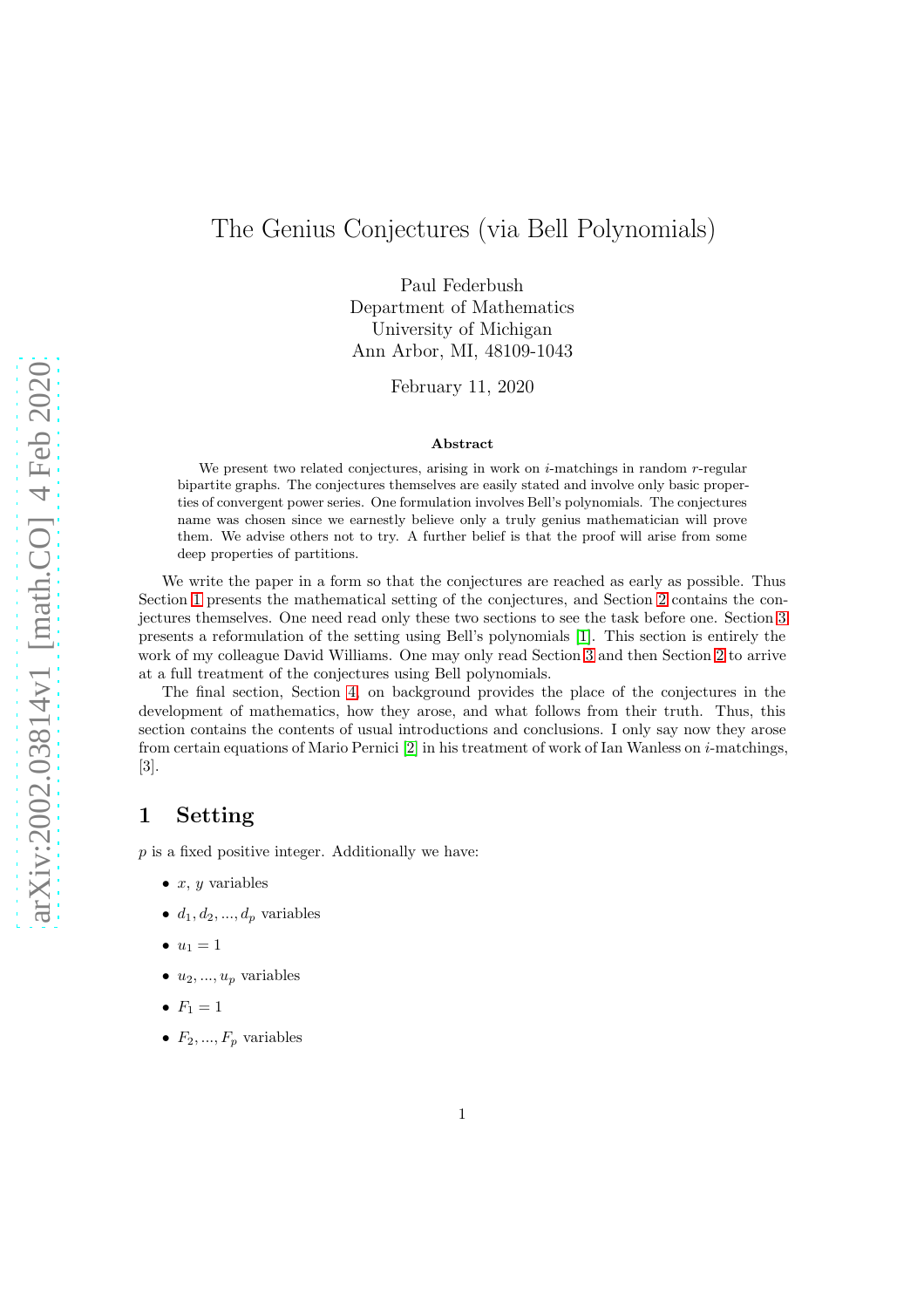We use the notation  $[x^s]f$  to be the coefficient of  $x^s$  in a power series f in x. We require

<span id="page-1-4"></span>
$$
[x^p]e^{\sum_{i=1}^p d_i x^i} = 0\tag{1}
$$

Theorem 1.1. *There are unique functions*

$$
F_i = F_i({u_k}, {d_k}), \qquad i = 2, ..., p
$$

*such that*

<span id="page-1-2"></span>
$$
[x^p]e^{\sum_{i=1}^p(yu_i+d_i)x^i} = [x^p]e^{\sum_{i=1}^p yF_ix^i}
$$
\n(2)

*holds*

Notice that  $(2)$  becomes an equality of polynomials in y. The proof is given by extracting a trivial inductive construction of  $F_2, F_3, ..., F_p$ .

### <span id="page-1-0"></span>2 Conjectures

The conjectures concern properties of the functions  $F_i$ ,  $i = 2, ..., p$ .

**Conjecture 1.**  $F_i({u_k}, {d_k})$  *is linear in its dependence on the*  ${u_k}$ .

For the second conjecture we consider varying  $p$  over the positive integers, so  $F_i$  becomes a function of p:  $F_i = F_i(p, \{u_k\}, \{d_k\}).$ 

### <span id="page-1-3"></span>Conjecture 2.

$$
F_i = u_i + \sum_{j=1}^{s_i} r_{i,j} m_{i,j} \qquad i = 2, ..., p. \tag{3}
$$

*where*  $r_{i,j}$  *is a rational function of p that goes to zero as p goes to infinity, and*  $m_{i,j}$  *is a monomial in the variables*  $\{u_k\} \cup \{d_k\}.$ 

For our use of Conjecture [2](#page-1-3) a weaker statement would be sufficient. But the form given has the advantage of containing more of the structure that might be useful in developing a proof.

### <span id="page-1-1"></span>3 Setting via Bell polynomials

In this section we follow David Williams in formulating the setting of Section 1 using Bell polynomials [\[1\]](#page-5-0).

 $p$  is a fixed positive integer. Additionally we have:

 $\bullet$  y variable

 $\bullet$   $d_1, d_2, ..., d_p$  variables

$$
\bullet \ u_1=1
$$

 $\bullet$   $u_2, ..., u_p$  variables

$$
\bullet \ \ F_1=1
$$

•  $F_2, ..., F_p$  variables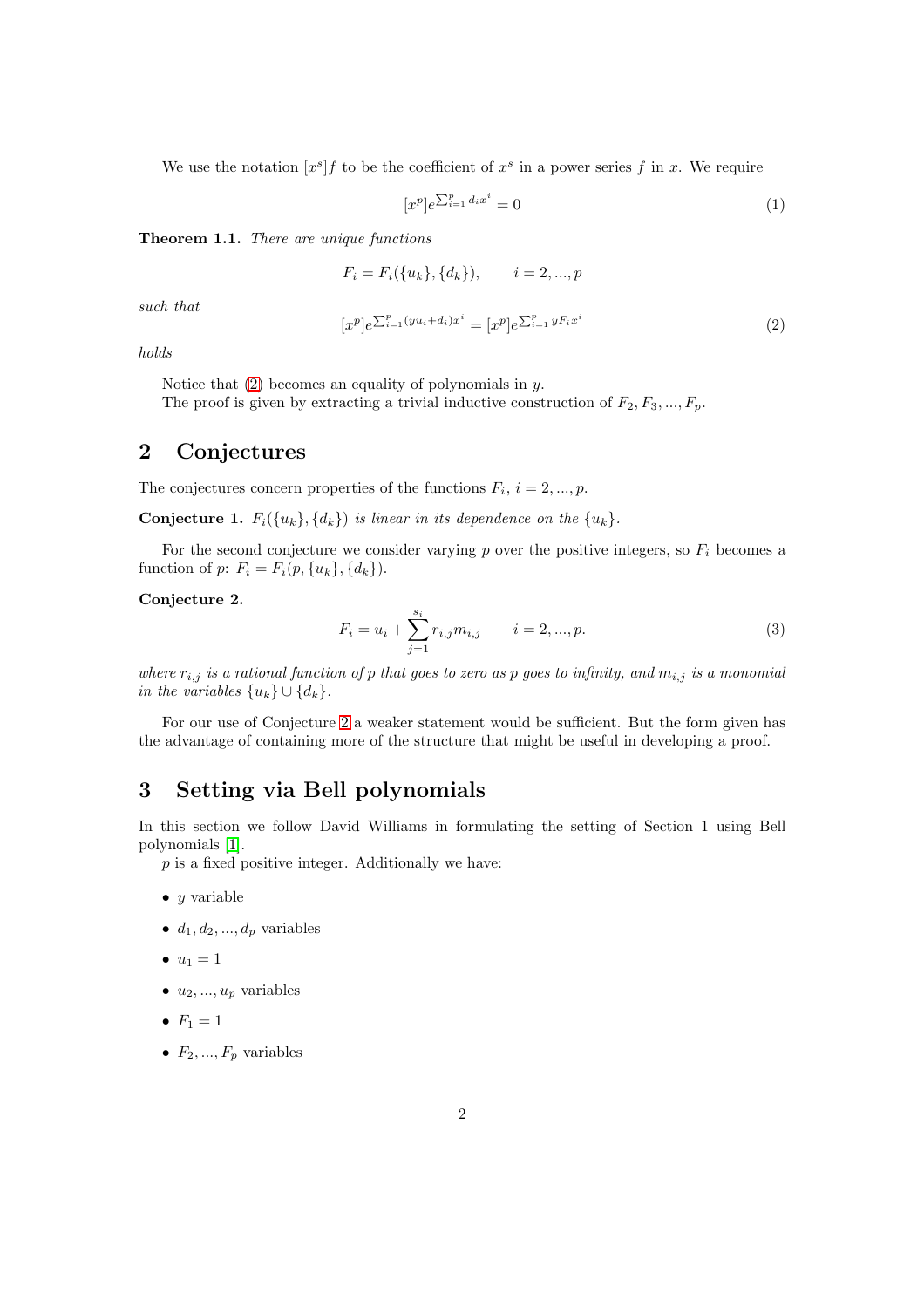We require

$$
B_p(1!d_1, ..., p!d_p) = 0\tag{4}
$$

a (scaled) form of [\(1\)](#page-1-4).

Theorem 3.1. *There are unique functions*

$$
F_i = F_i({u_k}, {d_k}), \qquad i = 2, ..., p
$$

*such that*

<span id="page-2-1"></span>
$$
B_p[1!(yu_1+d_1),...,p!(yu_p+d_p)] = B_p[1!yF_1,...,p!yF_p].
$$
\n(5)

Equation  $(5)$  is a (scaled) form of  $(2)$ .

The left side of equation [\(5\)](#page-2-1) can be written as

$$
\sum_{i=0}^{p} \binom{p}{i} B_{p-i}[1!yu_1, ..., (p-i)!yu_{p-i}]B_i(1!d_1, ..., i!d_i).
$$
 (6)

### <span id="page-2-0"></span>4 Background

The conjectures of this paper arose in the study of graph positivity which we now summarize.

We deal with r-regular bipartite graphs with  $v = 2n$  vertices. We let  $m_i$  be the number of *i*-matchings. In [\[4\]](#page-5-2), Butera, Pernici, and I introduced the quantity  $d(i)$ , in eq. (10) therein,

$$
d(i) \equiv \ln\left(\frac{m_i}{r^i}\right) - \ln\left(\frac{\overline{m}_i}{(v-1)^i}\right) \tag{7}
$$

where  $\overline{m}_i$  is the number of *i*-matchings for the complete (not bipartite complete) graph on the same vertices,

$$
\overline{m}_i = \frac{v!}{(v-2i)! \, i! \, 2^i} \tag{8}
$$

We here have changed some of the notation from [\[4\]](#page-5-2) to agree with notation in [\[2\]](#page-5-1). We then considered  $\Delta^k d(i)$  where  $\Delta$  is the finite difference operator, so

$$
\Delta d(i) = d(i+1) - d(i) \tag{9}
$$

A graph was defined to satisfy *graph positivity* if all the meaningful  $\Delta^k d(i)$  were non-negative. That is

$$
\Delta^k d(i) \ge 0 \tag{10}
$$

for  $k = 0, \ldots, v$  and  $i = 0, \ldots, v - k$ . We made the conjecture, the "graph positivity conjecture", supported by some computer evidence.

Conjecture. *For fixed* r*, as* n *goes to infinity the fraction of graphs that satisfy graph positivity approaches one.*

We note some of the impressive results of the numerical study of graph positivity in [\[4\]](#page-5-2).

- (1) All graphs  $v < 14$  satisfy graph positivity.
- (2) When  $r = 4$  the first violations occur when  $v = 22$  in 2 graphs out of the 2806490 graphs with  $v = 22$ .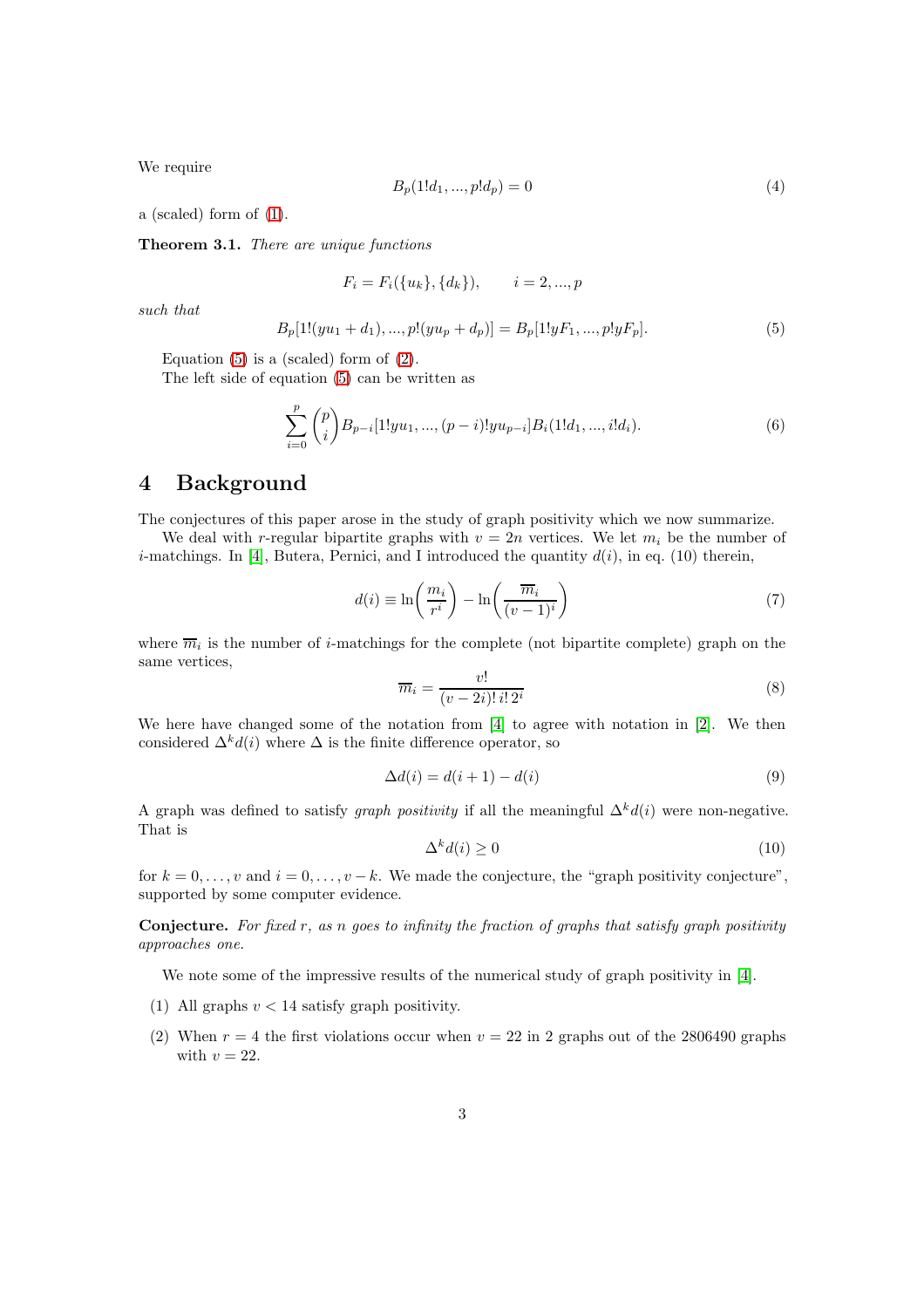(3) For  $r = 3$  the fraction of graphs not satisfying graph positivity continuously decreases between  $v = 14$  and  $v = 30$ . (There is a single violation at  $v = 14$ ).

We have been working, [\[5\]](#page-5-3), to prove the weaker result, weak graph positivity, the statement

Conjecture 3. *For fixed* r *and each* i *and* k *one has*

$$
\text{Prob}\left(\Delta^k d(i) \ge 0\right) \xrightarrow[n \to \infty]{} 1. \tag{11}
$$

In our effort toward proving this conjecture a central role is played by Pernici's work [\[2\]](#page-5-1) systematizing results of Wanless, [\[3\]](#page-5-4). We now note some definitions from [\[2\]](#page-5-1) in slightly modified notation.

<span id="page-3-3"></span><span id="page-3-2"></span>
$$
T_r = \frac{2(r-1)}{2(r-1) - r + r\sqrt{1 - 4x(r-1)}}.\tag{12}
$$

$$
u_s(r) = 2[x^s]T_r.
$$
\n<sup>(13)</sup>

<span id="page-3-1"></span><span id="page-3-0"></span>
$$
M_j = [x^j]e^{nrx - \sum_{s \ge 2} \frac{n u_s(r)}{s}(-x)^s}.
$$
 (14)

$$
\left(1 + \sum_{h=1}^{j-1} \frac{a_h(r,j)}{n^h}\right) = \frac{j!}{n^j r^j} M_j.
$$
\n(15)

These incorporate equations  $(3)$ ,  $(10)$  and  $(12)$  of  $[2]$ .

We note that  $M_i$  may be viewed as the number of j-matchings on the r-regular bipartite graph with 2n vertices, and having no closed loops, a non-existent ideal.

In [\[2\]](#page-5-1) Pernici presents what I would call a formal derivation of the following equations:

$$
[j^k n^{-h}] \ln \left( 1 + \sum_{s=1}^{j-1} \frac{a_s(r,j)}{n^s} \right) = 0, \qquad k \ge h+2
$$
 (16)

$$
[j^{h+1}n^{-h}] \ln \left( 1 + \sum_{s=1}^{j-1} \frac{a_s(r,j)}{n^s} \right) = \frac{1}{(h+1)h} \left( \frac{1}{r^h} - 2 \right)
$$
 (17)

and did a significant numerical check of their validity. These equations are very important to us. As we discuss below we have found a rigorous proof of [\(16\)](#page-3-0), in fact of a much stronger result than [\(16\)](#page-3-0). As to [\(17\)](#page-3-1), we think there should be a fussy technical upgrade of Pernici's formal argument that provides a rigorous proof.

From computer study we came to believe in a stronger form of [\(16\)](#page-3-0). Namely eq. [\(16\)](#page-3-0) holds if one computes the  $a_s(r, j)$  instead of using [\(12\)](#page-3-2) and [\(13\)](#page-3-3) to compute the quantities  $u_s(r)$ , using any values of the  $u_s(r)$ ! Assuming this stronger conjecture I arrived at a conjecture for Stirling numbers I put on the web, [\[6\]](#page-5-5). Robin Chapman has shown me a proof of this conjecture in a private communication. This conjecture now proved is presented in the Appendix. From this I was able to prove the stronger form of [\(16\)](#page-3-0), [\[8\]](#page-5-6). This clever response of Robin Chapman has increased my expectation that someone will prove the Genius conjectures.

To complete the proof of weak graph positivity, we need a proof of the conjecture from Section 10 of [\[5\]](#page-5-3):

Conjecture 4. *The Awesome conjecture. Let* z<sup>i</sup> *be positive integers. We set*

$$
F = \sum_{s \ge 0} \frac{a_s(r,j)}{n^s} + \sum_i c_i j(j-1) \cdots (j-z_i+1) \frac{1}{n^{z_i} r^{z_i}} \sum_{s \ge 0} \frac{a_s(r,j-z_i)}{n^s}.
$$
 (18)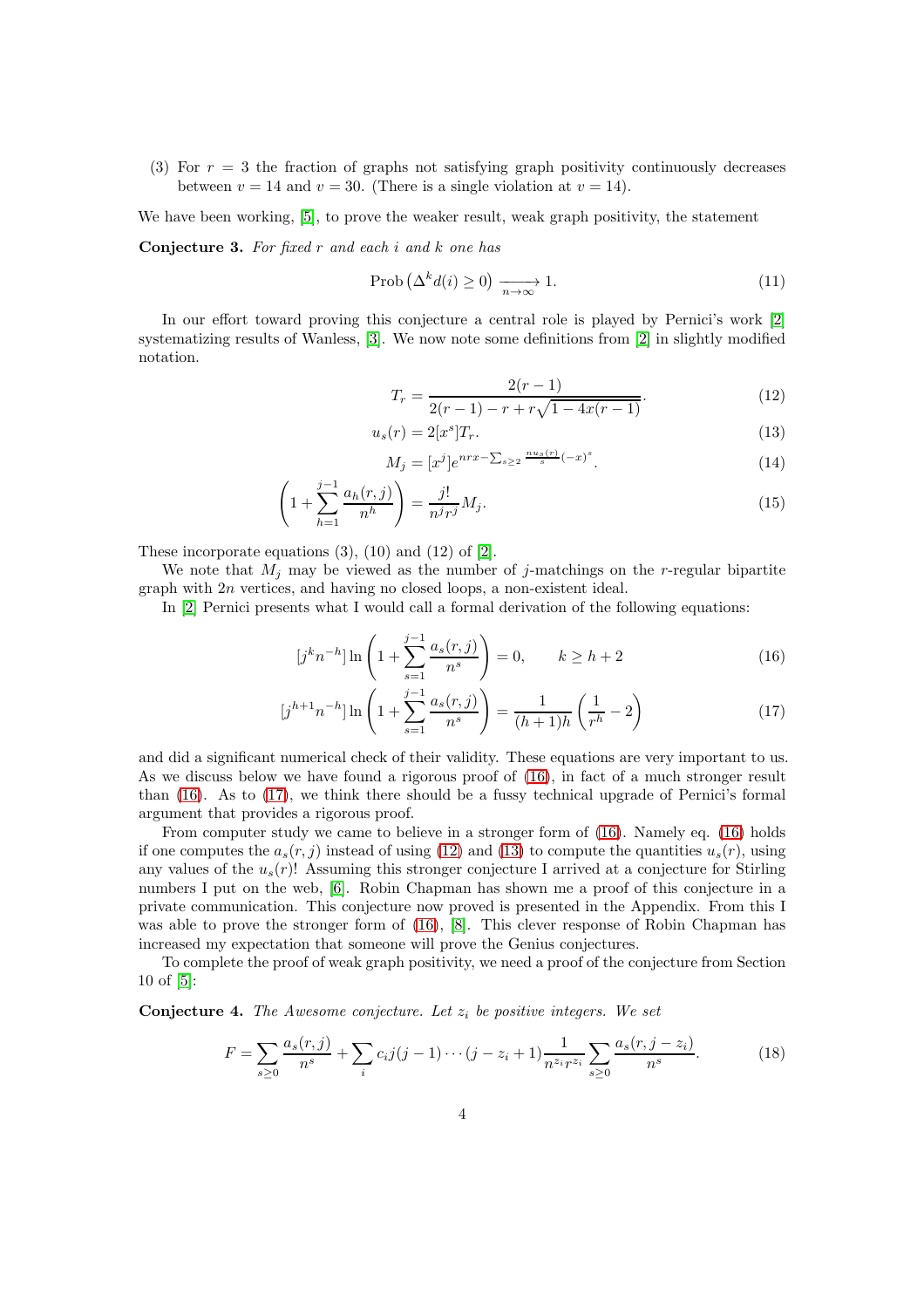*with*  $a_0 = 1$ *. Then we conjecture:* 

$$
[j^k n^{-h}] \ln(F) = 0, \qquad k \ge h + 2 \tag{19}
$$

$$
[j^{h+1}n^{-h}]\ln(F) = \frac{1}{(h+1)h} \left(\frac{1}{r^h} - 2\right)
$$
 (20)

Note this includes [\(16\)](#page-3-0) and [\(17\)](#page-3-1) above. We will show in [\[8\]](#page-5-6) that this Awesome conjecture follows from the validity of [\(17\)](#page-3-1) and the Genius conjectures, and the work of Robin Chapman [\[7\]](#page-5-7) (leading to the generalization of [\(16\)](#page-3-0)). We find the interrelation of these different conjectures a beautiful context

## APPENDIX Conjecture Proved by Chapman

The (unsigned) Stirling numbers of the first kind,  $\begin{bmatrix} a \\ b \end{bmatrix}$ b , are defined by

$$
x(x+1)\cdots(x+n-1) = \sum_{k=0}^{n} \binom{n}{k} x^{k}.
$$
 (21)

It is easy to show  $\begin{bmatrix} n \end{bmatrix}$  $n - w$ is a polynomial in n of degree 2w. So we may naturally define  $\begin{bmatrix} x \end{bmatrix}$  $x - w$ 1 for any number  $x$  by extending the domain of the polynomial. We set

$$
P_w(x) \equiv \begin{bmatrix} x \\ x - w \end{bmatrix}.
$$
 (22)

Now we give ourself an integer  $g \geq 2$ , an integer  $w, 0 \leq w \leq g-2$ , and a set of g distinct numbers,

$$
S = \{c_1, ..., c_g\}.
$$
\n(23)

We define a *configuration* as a sequence of non-empty subsets of S

$$
S_1, S_2, ..., S_r \t\t(24)
$$

that are disjoint with union  $S$ , i.e.

$$
S_i \neq \emptyset, \quad S_i \cap S_j = \emptyset \text{ if } i \neq j, \quad \bigcup_{i=1}^r S_i = S. \tag{25}
$$

For a configuration we define

$$
t_i = \sum_{c_k \in S_i} c_k, \qquad i = 1, ..., r.
$$
 (26)

A *weighted configuration* is a configuration as above for which each  $S_i$  is assigned a non-negative integer,  $w_i$ , its weight, with the restriction

$$
\sum_{i=1}^{r} w_i = w.
$$
\n
$$
(27)
$$

Such a weighted configuration has an *evaluation* defined as

$$
(-1)^{r} \frac{1}{r} \prod_{i} P_{w_i}(t_i). \tag{28}
$$

Theorem 4.1. *The sum over all distinct weighted configurations of their evaluations is zero.*